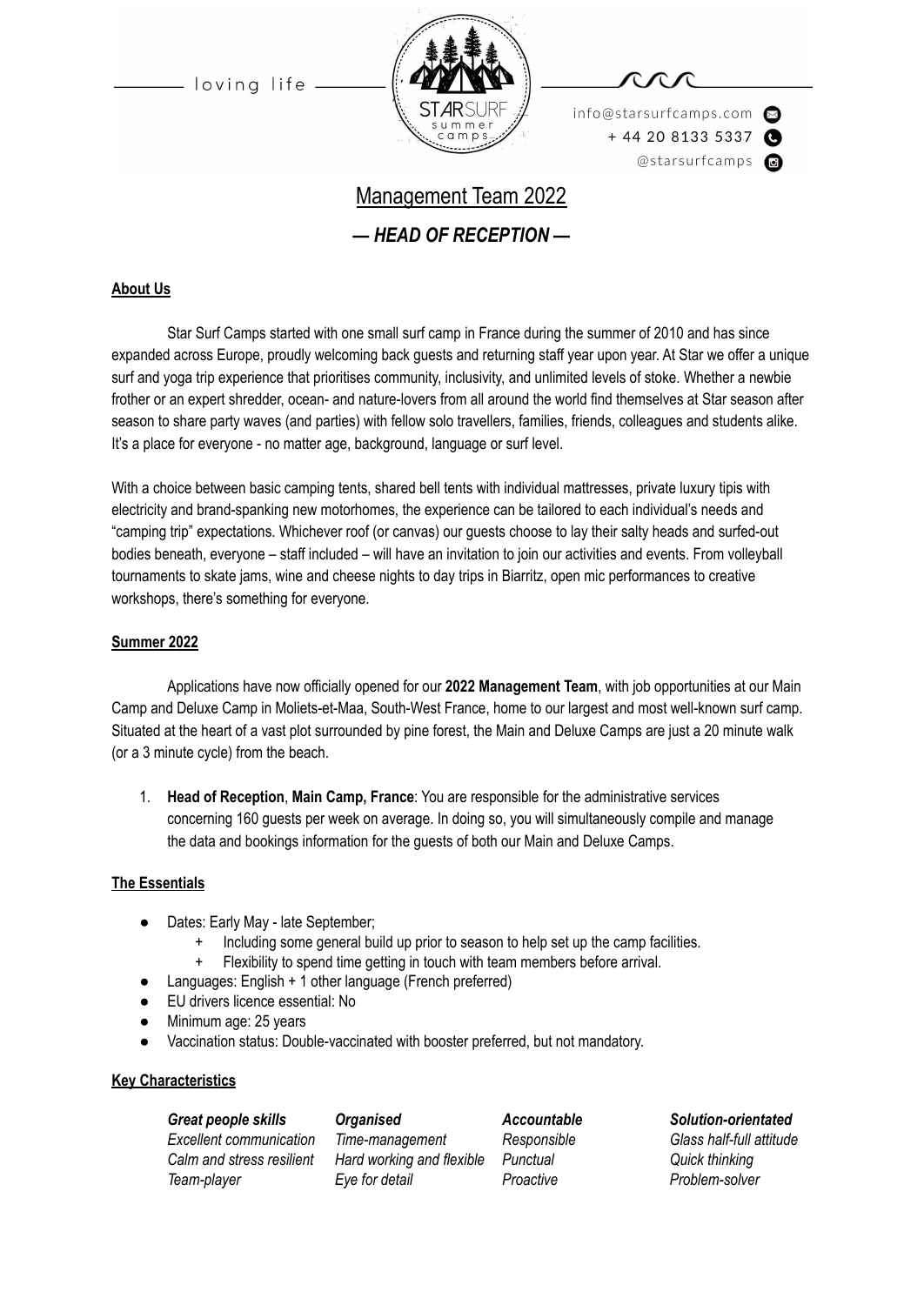- loving life -



info@starsurfcamps.com  $+442081335337$ @starsurfcamps @

The role also requires good computer skills - experience with Google Drive, Excel/Spreadsheets/Numbers would be very beneficial. Note; no experience with booking systems is required. All booking information is collated in spread-sheets updated weekly. Full training will be provided at the beginning of the season.

#### **Overview**

As the Head of Reception, you are in charge of our administrative services which includes managing and understanding the weekly booking information, allocating guests to tents, maximising our camp occupancy, and arranging guests' transfers to and from the camp. You are the person who makes the first and last impression on our guests and throughout the week you and the receptionist will address any queries that guests may have. You liaise with our central booking office on a daily basis and you ensure that any changes to booking information is clearly communicated across all departments at camp. You will also be in charge of a small team of staff who will help you conduct these tasks, including a receptionist and transfer drivers.

#### **Responsibilities**

- Providing excellent customer service by being the friendly face at reception, helping people with their queries, handling complaints and being the brain behind the bookings system;
- Running multiple reception shifts, including the full check-outs and check-ins on Saturdays, the Friday morning and evening shifts, the Sunday morning shift and 3 reception shifts throughout the week;
- Managing and scheduling a small team of staff, including 1 receptionist and several transfer drivers;
- Hosting meetings to check-in with your team and create an enjoyable work environment, providing support where needed;
- Reviewing, querying and understanding weekly guest arrival information such as transfer details, type of package, dietary requirements, outstanding payments, yoga and surf bookings etc;
- Daily liaison with our central booking office concerning booking related queries and last-minute bookings.
- Liaising with relevant departments when bookings change mid-week to ensure the camp is prepared, e.g. Head Surf coach knows a guest has added lessons; Head chef receives updated guest numbers and dietary requirements; Head Teamer gets an extra tent prepared.
- Maximising camp occupancy by allocating guests to tents as efficiently as possible whilst keeping customer experience at the forefront of your decision making;
- Accounting for all incoming cash through reception and ensuring guests pay all outstanding payments;
- Weekly financial reporting of purchases made within your department, scanning and uploading receipts;
- Managing weekly arrivals and departures by gathering information from guests, creating efficient transfer schedules and communicating transfer times and locations to guests;
- Managing the use, cleanliness and quality of our transfer vehicles and ensuring the fuel tank is full;
- Gathering guest feedback to review and adopt in your weekly routines;
- Upholding campsite rules and ensuring both guests and staff respect the noise curfew.
- Preparing for the weekly Management Meeting and collating feedback forms for the weekly team dinner.

#### **Summary**

- You report directly to the Camp Manager who will support you throughout the season..
- You play a key part in the structure of the Management Team and are expected to show responsibility and accountability at all times.
- You liaise with the Heads of Team, Head of Kitchen, Head of Entertainment and Head of Maintenance on a daily basis. You understand that a successful season is dependent on clear communication, collaboration and support across all departments.
- You understand that the camp life journey comes with many unexpected bumps in the road. Your workload includes but is not limited to the tasks above and will therefore fluctuate from week to week.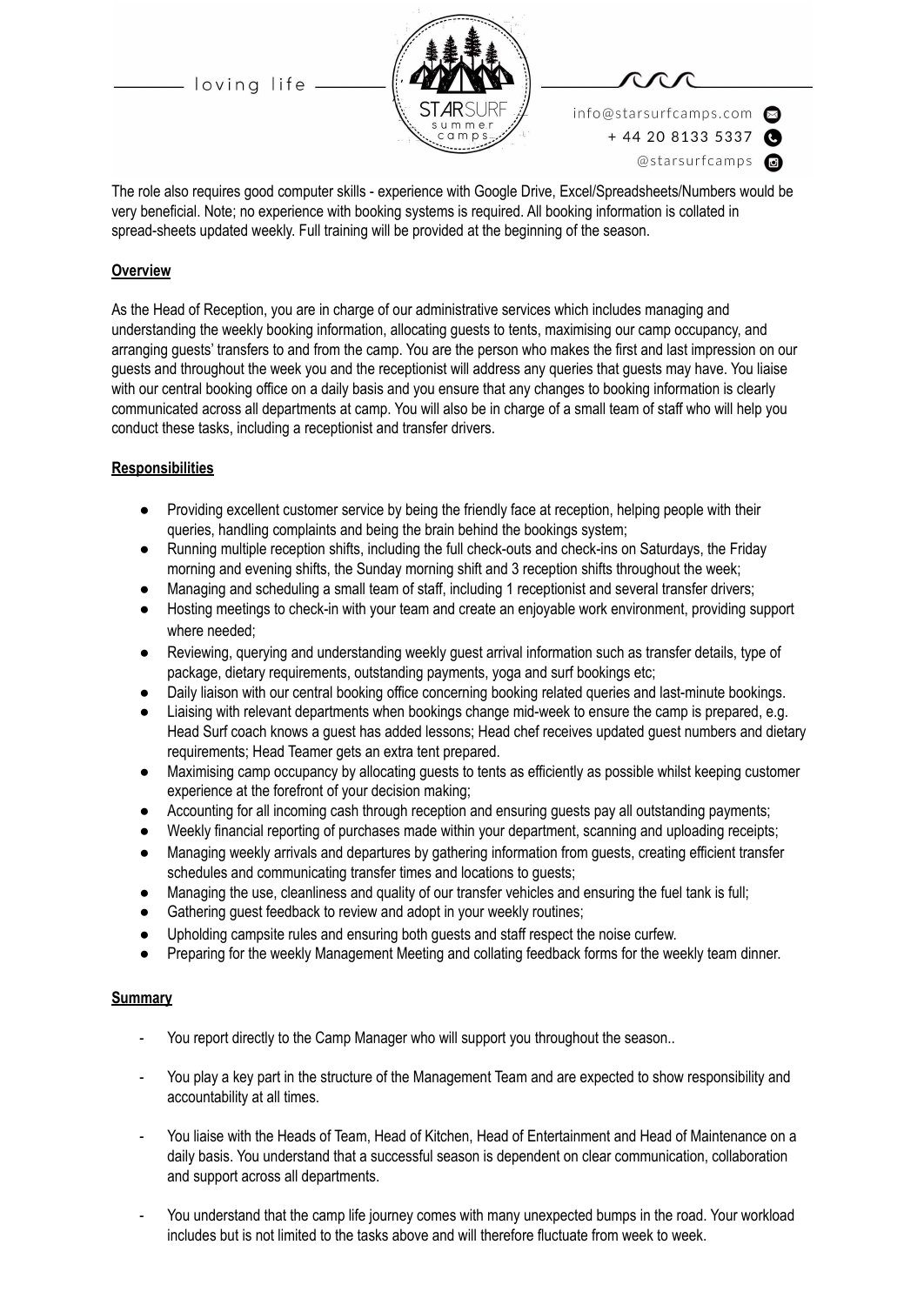loving life





info@starsurfcamps.com  $+442081335337$ @starsurfcamps @

- You recognise that there is a level of flexibility expected from the Management Team to work together in order to absorb any additional tasks as required.
- You recognise that absence or illness within your team will require you to step up and cover if necessary;
- You lead by example, remaining calm and demonstrating stress-resilience at all times.
- You monitor and uphold campsite rules and ensure both guests and staff respect the noise curfew.
- You are a true team player and strive to achieve 5\* feedback week after week.
- You promise to have an absolute blast, surf your heart out, spread the stoke and never forget your season with the Star Surf family!

#### **The Benefits**

- Training prior to camp opening and support from management throughout the season;
- A French working contract and monthly salary;
- 1 day off per week;
- 7 breakfasts, 7 picnic lunches and 5 dinners per week;
- Private Bell Tent with mattress;
- Invitation to the surf camp activities, including our weekly wine & cheese night;
- Staff discount on day trips, bar and merchandise;
- Free use of the surf and yoga equipment and possibility to join the lessons (subject to availability).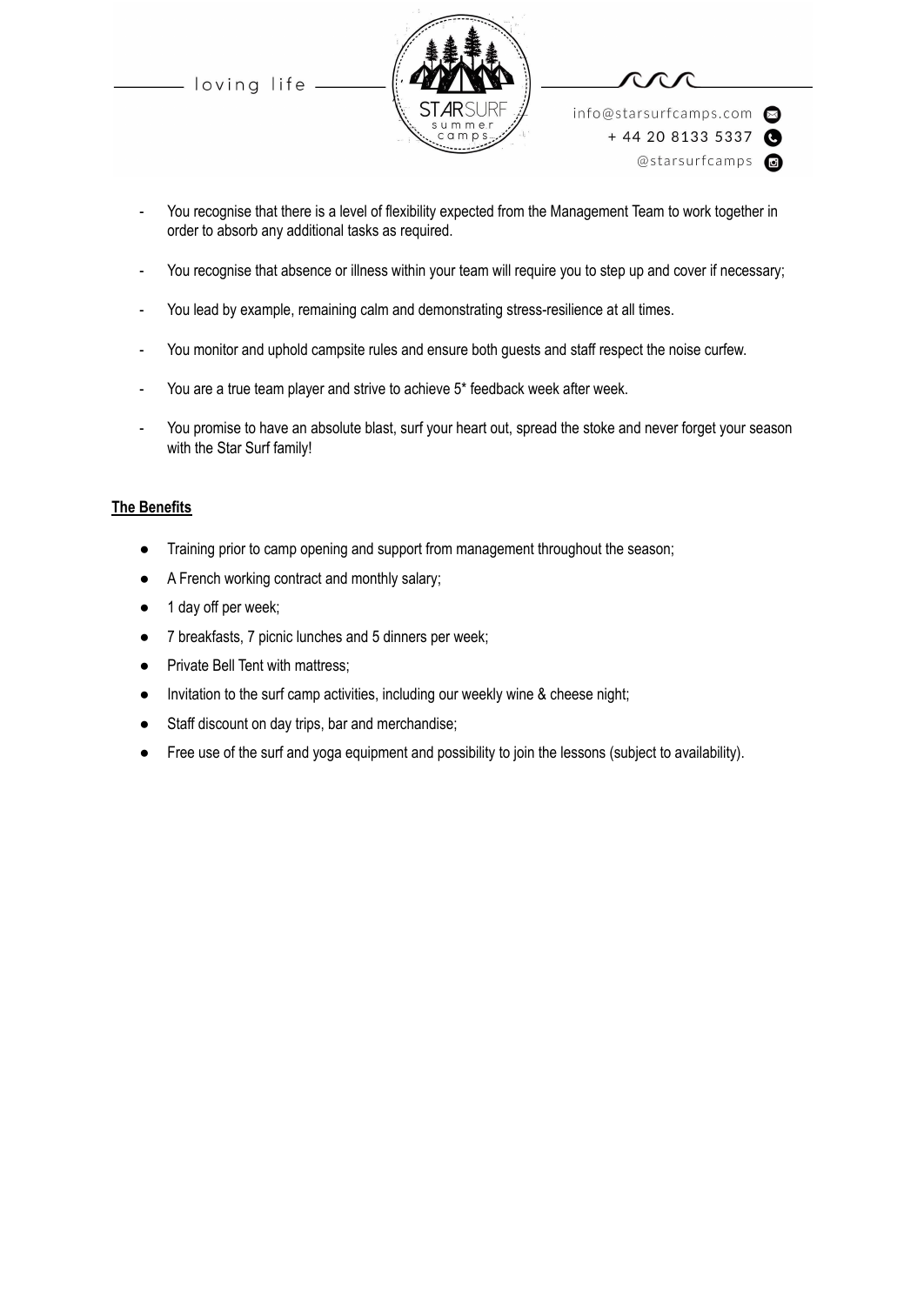loving life



info@starsurfcamps.com  $+442081335337$ @starsurfcamps c

## Management Team 2022 Application Form

## *— HEAD OF RECEPTION —*

### **Please email the following information to [jobs@starsurfcamps.com](mailto:jobs@starsurfcamps.com)** :

- 1. **A 2 minute video** (attached via Google Drive with free access) describing:
	- 1️. Who you are and which role you are applying for;
	- 2. What makes you the perfect candidate;
	- 3️. And why you wish to work for Star Surf Camps.

### 2. **Your CV written in English**

3. **This application form** (saved as: Name Surname | HO Reception 2022 France)

| Name:      | Nationality: |
|------------|--------------|
| Age:       | Languages:   |
| Telephone: | Email:       |

Please mark [X ] where appropriate:

- [ ] I am fluent in at least 2 languages (one of which is English).
- [  $\vert$  ] I am double vaccinated and have received a booster jab (preferable)
- [ ] I am double vaccinated only (acceptable)
- [ ] I am not vaccinated (may present as problematic considering France's current hard line against the unvaccinated).
- Do you have a smartphone with mobile data to enable you to communicate in France? YES / NO *Please note; this is essential for the job, since all communication with the team happens via WhatsApp.*

| Do you have a valid European driving licence?         | YES        | NO             |
|-------------------------------------------------------|------------|----------------|
| How many years have you been driving for?             |            | <b>YEARS</b>   |
| Do you have previous experience with transfers?       | <b>YES</b> | N <sub>O</sub> |
| Do you have previous experience of driving in Europe? | <b>YES</b> | N <sub>O</sub> |
| Do you use Social Media?                              | YES        | NO             |
| If YES, please specify:                               |            |                |
| Facebook name:                                        |            |                |
| Instagram handle:                                     |            |                |
| Others (blogs, twitter, etc.)                         |            |                |